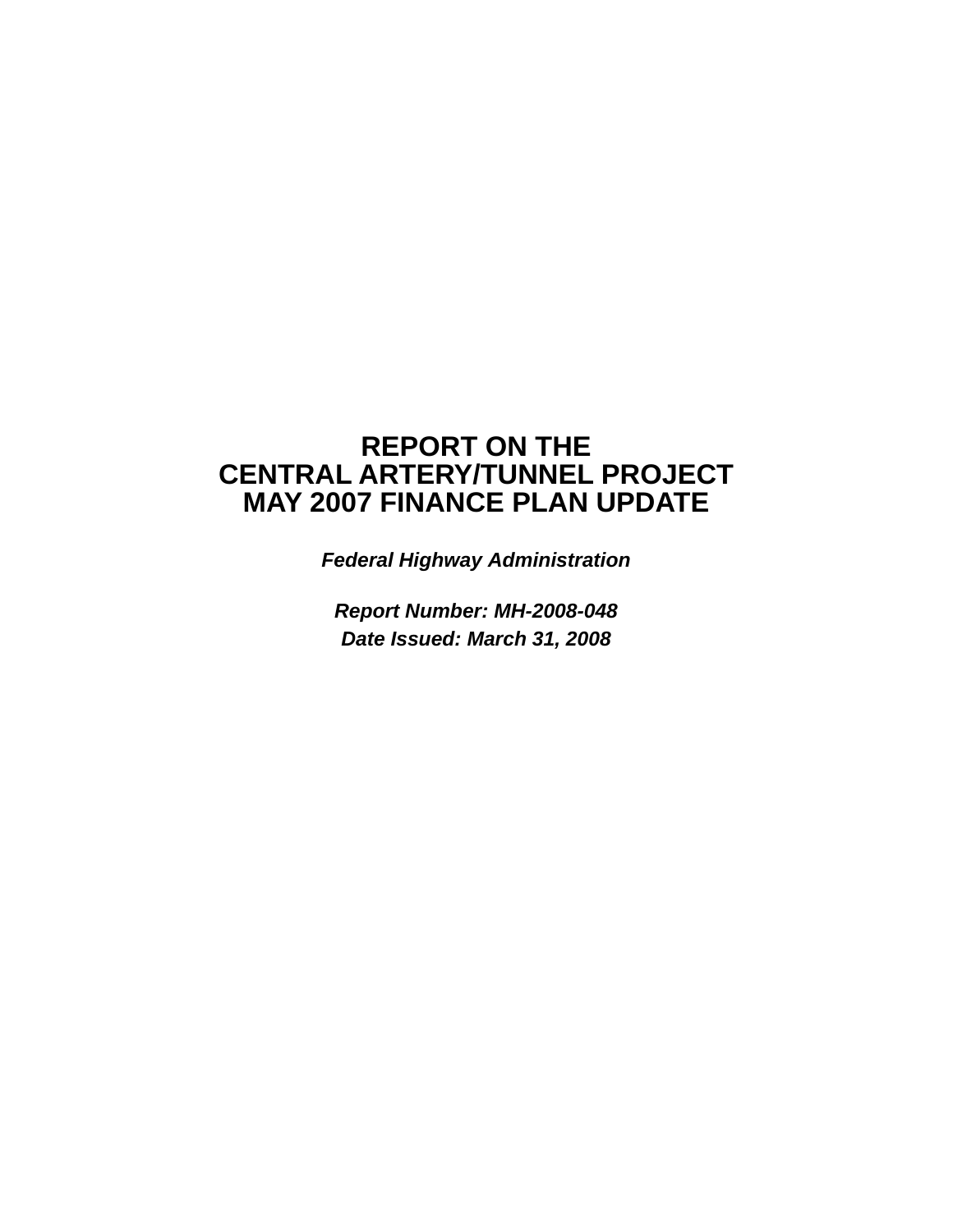

# **Memorandum**

**U.S. Department of Transportation**  Office of the Secretary of Transportation Office of Inspector General

Subject: ACTION: Report on the Audit of Central Artery/Tunnel Project May 2007 Finance Plan Update Federal Highway Administration Report Number MH-2008-048

From:

 $\overline{a}$ 

Ribena Anne Both

Reply to Attn. of:  $JA-40$ 

Date: March 31, 2008

Rebecca Anne Batts Assistant Inspector General for Highway and Transit Audits To: Acting Federal Highway Administrator

> This report presents the results of our audit of the May 2007 Finance Plan Update (Plan) for the Central Artery/Tunnel Project (Project).<sup>[1](#page-1-0)</sup> The purpose of this Plan is to provide senior program and oversight officials with information to track the Project's estimated cost and the financing and cash flows needed to meet Project obligations. In addition, the intent of the Plan is to describe risks and mitigation actions as well as to disclose factors that could impact Project completion.

> In October 2000, Congress limited the total Federal contribution for this Project at \$8.549 billion.<sup>[2](#page-1-1)</sup> It also directed the U.S. Secretary of Transportation to withhold obligations of Federal funds and approval of the Project's finance plan until the Office of Inspector General (OIG) determined that the annual finance plan updates were consistent with Federal Highway Administration (FHWA) Financial Plans Guidance (FHWA Guidance).<sup>[3](#page-1-2)</sup>

> In 1984, the Massachusetts Highway Department initiated the Project and construction began in 1991. When initially approved in 1985, the Project was estimated to cost \$2.6 billion. Designed to relieve congestion through Boston, the Project replaced an elevated expressway with an expanded expressway, consisting of 7.3 miles of tunnels, surface highways, and bridges. In 1997, the Commonwealth of Massachusetts (Commonwealth) enacted legislation that

<span id="page-1-0"></span><sup>&</sup>lt;sup>1</sup> Officially titled, "Cost/Schedule Update of the Central Artery/Tunnel Project," and submitted by the Massachusetts Turnpike Authority. 2

<span id="page-1-2"></span><span id="page-1-1"></span> $2$  Department of Transportation and Related Agencies Appropriations Act of 2001, Pub. L. No. 106-346.

<sup>&</sup>lt;sup>3</sup> FHWA Financial Plan Guidance issued in May 2000, most recently revised in January 2007.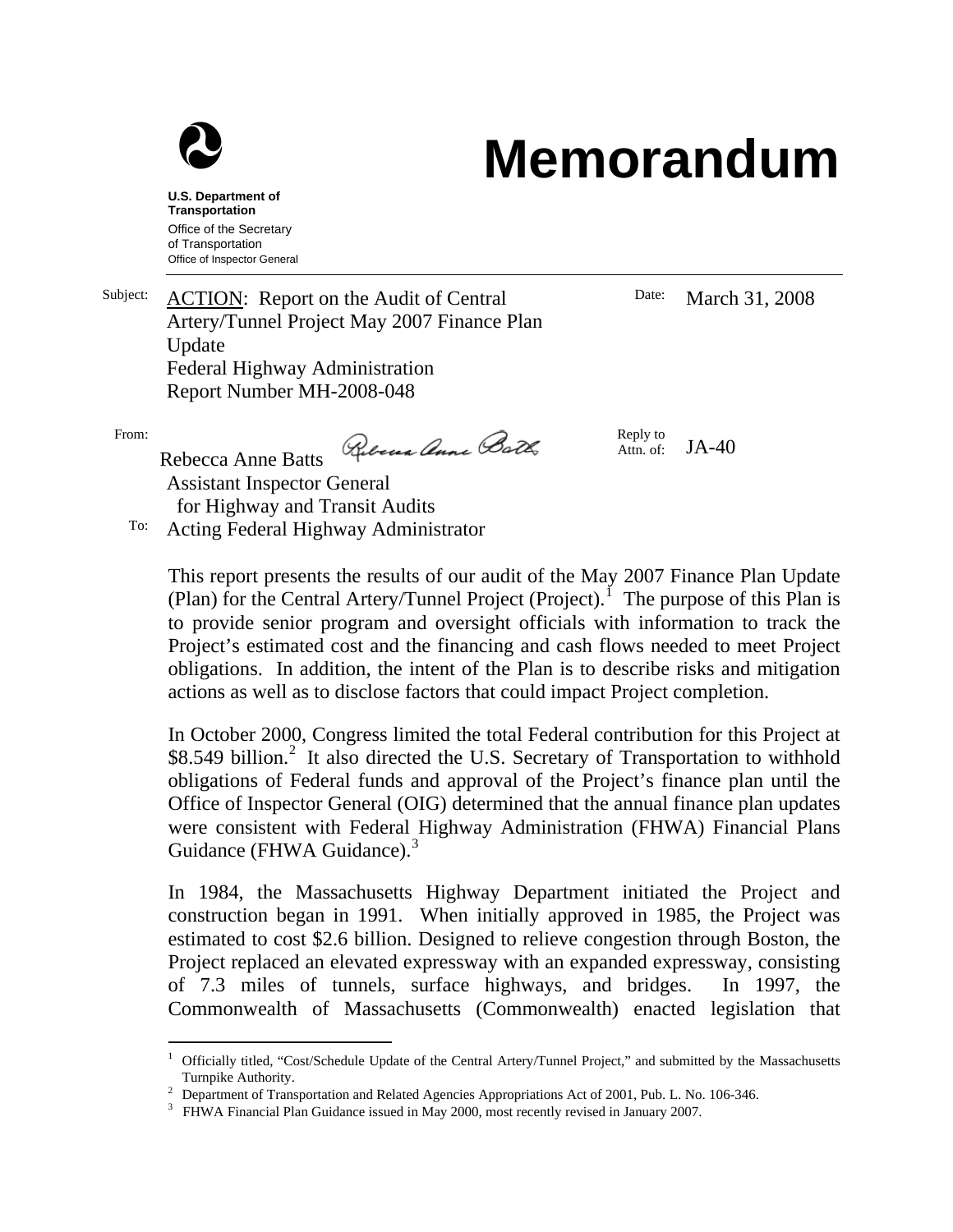transferred management of the Project to the Massachusetts Turnpike Authority (MTA). According to MTA, the Project is 99 percent complete with all major ramps, roadways, and streets open for public use.

The latest Plan was submitted to FHWA for its review and approval in May 2007. The Plan forecast a total Project cost of \$14.798 billion. That amount represented a \$173 million increase over the forecast Project cost of \$14.625 billion that was reported in the  $2004$  $2004$  Plan.<sup>4</sup> Of the \$14.798 billion, \$128 million in Federal funds remained unobligated, as of January  $2008$ .<sup>[5](#page-2-1)</sup> The FHWA Division Office and the FHWA Major Projects Team concurrently reviewed the 2007 Plan. Our review was designed to evaluate the reasonableness of the cost projections, the viability of the identified funding sources, and the likelihood that the funding commitments would provide sufficient resources to complete the Project as planned.

Our objective in reviewing the 2007 Plan was to determine whether it complied with the FHWA Guidance, which requires that the Plan: (1) provide a Project cost estimate based on all known and reasonably expected costs, (2) identify appropriate and available funding sources and cash flows sufficient to meet the total estimated cost, and (3) disclose other issues affecting the Project. Exhibit A describes our scope and methodology.

#### **RESULTS IN BRIEF**

The MTA's Plan generally complied with the FHWA Guidance, except that it should be adjusted to correct understated insurance cost and an overstated Federal funding cap, which resulted in a shortfall in funding. Consequently, MTA will need to identify an additional \$37.7 million in non-Federal funding necessary to complete the Project. In addition, the Plan's omission of some of the necessary disclosures and assessments must be corrected to achieve full compliance with the FHWA Guidance.

Specifically, the Plan:

 $\overline{a}$ 

 $\triangleright$  understated the insurance cost by \$8.8 million. The MTA based the Plan on the assumption that savings would result from the transfer of the insurance liability in December 2007, an event that did not occur. This increased the total Project cost to \$14.807 billion.

<span id="page-2-0"></span><sup>&</sup>lt;sup>4</sup> We suspended our review of the 2004 Finance Plan Update because of the uncertainty associated with the costs arising from the I-90 tunnel ceiling panel incident.

<span id="page-2-1"></span> $5$  The remaining \$128 million in unobligated Federal funds reflects the adjusted Federal obligations of \$7.031 billion less \$6.903 billion in obligated funds.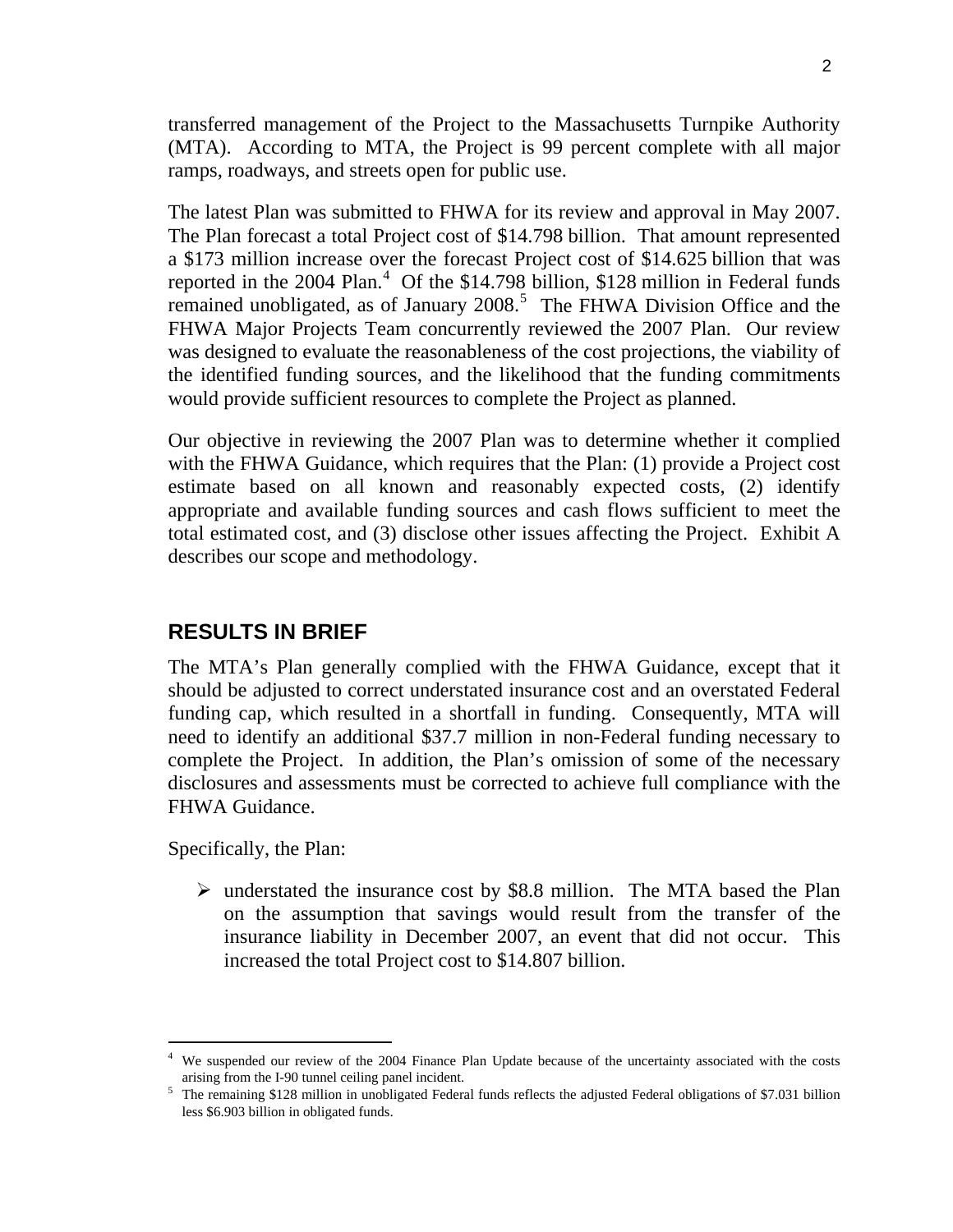$\triangleright$  overstated the remaining Federal funding available to the Project by \$28.9 million, because it did not reflect investment income earned on Federal funds.

Further, the Plan did not:

- $\triangleright$  identify the funding sources that would be used to resolve outstanding contractor claims, backcharges, and liquidated damages in the event that they are settled at the historical rate, instead of the more optimistic estimates used to prepare the Plan.
- $\triangleright$  disclose the Commonwealth's commitment to fund future transportation projects.

In addition, the Plan should be updated to describe whether the Commonwealth will contribute \$210 million in additional funding, as specified in its letter agreement,<sup>[6](#page-3-0)</sup> even if the MTA is unable to reimburse this amount. The letter agreement between the Commonwealth and the MTA called for the MTA to reimburse the Commonwealth from cost recoveries; however, a recent lawsuit settlement<sup>[7](#page-3-1)</sup> requires that most of the cost recoveries be placed in a separate trust fund and used for future repairs and maintenance. Thus, these cost recoveries may not be available to the MTA for reimbursement to the Commonwealth.

If the Commonwealth agrees to contribute the funds without reimbursement, the Commonwealth Treasurer will need to provide an assessment of the availability of funds in the Transportation Infrastructure Fund  $(TIF)$ , as has been done for prior plans. In contrast, if the Commonwealth will not contribute the funds unless the MTA can provide reimbursement, the MTA will need to identify an alternative funding source.

To achieve full compliance with FHWA Guidance, the MTA must amend the Plan to correct these issues and resubmit required certifications reflecting the changes.

<span id="page-3-0"></span> $\overline{a}$ <sup>6</sup> In May 2007, the Commonwealth of Massachusetts Executive Office of Transportation (EOT) and the Executive Office for Administration and Finance (A&F) signed a letter agreement with the MTA. The Commonwealth of Massachusetts agreed to contribute an additional \$210 million with the understanding that it could recoup the contribution when the MTA recovers funds from contractor errors, insurance proceeds, or other credits due the

<span id="page-3-1"></span>Project.<br><sup>7</sup> On January 23, 2008, the U.S. Attorney's Office in Boston and the Attorney General's Office for the Commonwealth settled the lawsuit with Bechtel/Parsons Brinkerhoff. In the settlement Bechtel/Parson Brinkerhoff agreed to pay over \$407 million to resolve its criminal and civil liabilities associated with the collapse of part of the I-90 connector tunnel ceiling and defects in the slurry walls of the Tip O'Neil tunnel. In addition, 24 section design consultants who also worked on various parts of the Project agreed to pay an additional \$51 million to resolve certain cost recovery issues associated with the design of the Project. The Central Artery/Tunnel Repair and Maintenance Trust Fund will receive \$414.9 million, the Federal government will receive \$23.5 million, with others receiving \$19.8 million.

<span id="page-3-2"></span>The official title of the TIF is the Central Artery and Statewide Road and Bridge Infrastructure Fund.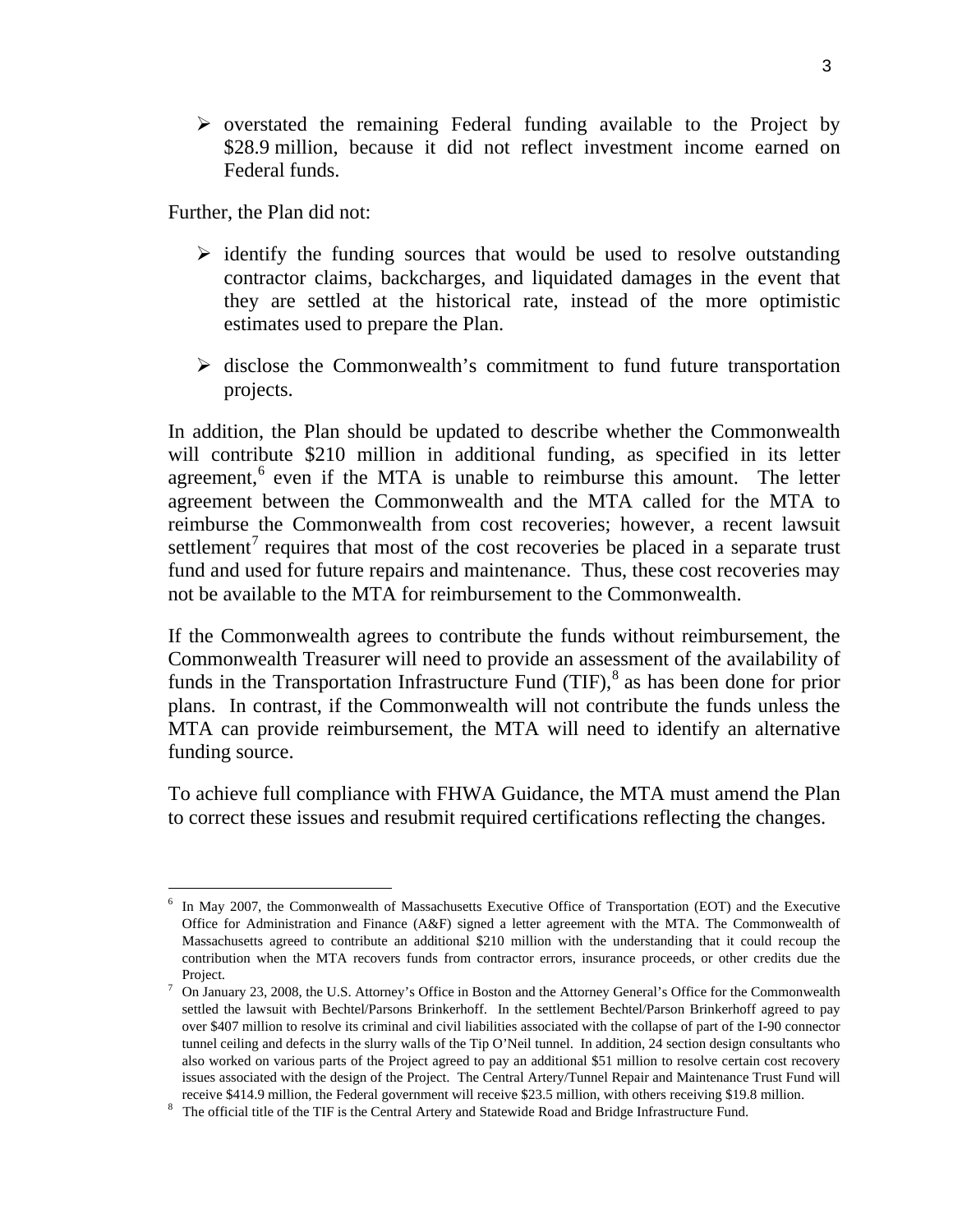In summary, we recommend that FHWA advise the MTA to amend the Finance Plan to increase insurance cost, reduce the Federal funding cap, disclose the details of the non-Federal funding sources, disclose the Commonwealth's prior commitment to fund future transit projects, describe the Commonwealth's commitment to advance State funding, and provide the Treasurer's assessment of current TIF balances and future projections for completing the Project. The full list of recommendations are on pages 8 and 9.

We discussed the preliminary results of our audit and the audit recommendations with FHWA, Commonwealth, and MTA officials on October 4, October 18, and November 28, 2007. These officials expressed general agreement. Additionally, the Commonwealth and the MTA agreed to amend the Plan in accordance with our recommendations. As of the date of this report, we have not received the necessary amendments from the Commonwealth and the MTA.

In its March 28, 2008, written response to our report, FHWA concurred with our seven recommendations and provided an action plan to address each of the recommendations. FHWA's comments and our responses are fully discussed on pages 9 through 10.

#### **FINDINGS**

 $\overline{a}$ 

As addressed in the detailed findings below, the MTA's Plan generally complied with the FHWA Guidance, except that it did not fully: provide a cost estimate based on all known and reasonably expected costs, identify appropriate and available funding sources and cash flows sufficient to meet the total estimated cost, and disclose other issues affecting the project.

#### **Insurance Expenses Were Understated by \$8.8 Million**

The MTA developed its May 2007 Plan under the assumption that savings would result from the transfer of the insurance liability in December 2007, an event that did not occur. If MTA had been able to negotiate the transfer with the current insurance underwriter as planned, doing so would have resulted in an \$8.8 million savings to the Project.<sup>[9](#page-4-0)</sup>

Based on the guidelines presented by the American Institute of Certified Public Accountants  $\overline{(AICPA)}$ ,  $^{10}$  $^{10}$  $^{10}$  financial forecasts should be prepared in good faith and assumptions should be reasonable and suitably supported. MTA has assumed the

<span id="page-4-0"></span><sup>&</sup>lt;sup>9</sup> The Plan refers to a "Loss Portfolio Transfer," which allows the Project to eliminate its future liability generated under the self-insured portion of its workers' compensation program by paying an insurance underwriter

<span id="page-4-1"></span><sup>\$46.2</sup> million to assume the \$55 million future liability, for a savings of \$8.8 million.<br><sup>10</sup> American Institute of Certified Public Accountants' publication titled, "Guide for Prospective Financial Information," included as Attachment A in the FHWA Guidance.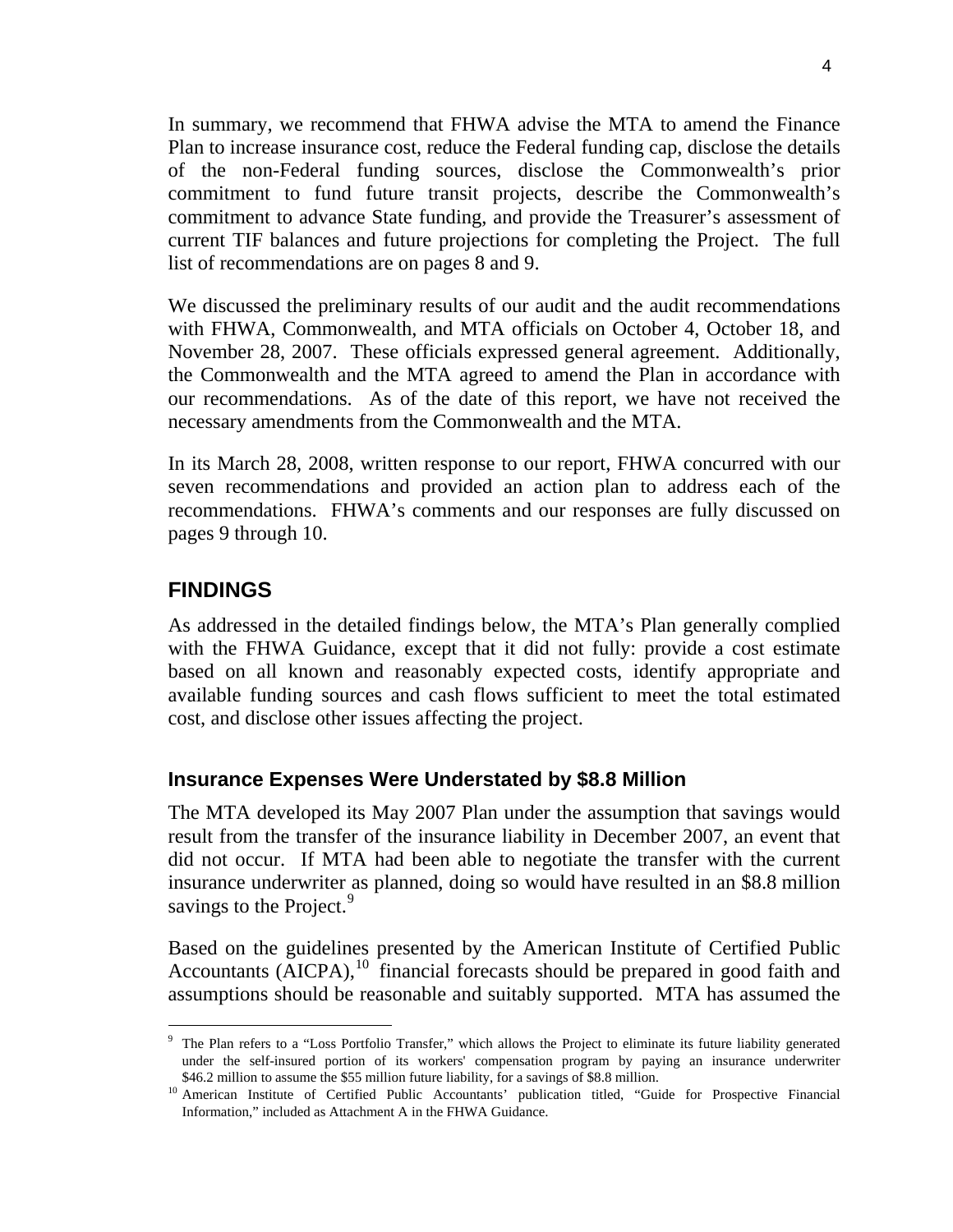transfer of the insurance liability with varying amounts of costs savings since the 2003 Finance Plan Update. As of February 2008, the transfer had not occurred.

Because of the historical delays encountered in transferring the insurance liability, the continuous changes in the estimated value, and the fact that the December 2007 transfer did not occur as planned, the MTA should not assume that the cost savings will be achieved. Accordingly, the Plan's insurance cost should be increased by \$8.8 million, which results in a total Project cost of \$14.807 billion.

#### **Available Federal Funding Was Overstated by \$28.9 Million**

The Plan overstated the remaining Federal funding available to the Project, because the MTA did not adjust the amount of remaining Federal funds to reflect \$28.9 million of investment income earned on Federal monies. The investment income earned on Federal funds represents an additional contribution of Federal funds. Consequently, the balance of Federal funding available, as shown in the Plan, should have been reduced by \$28.9 million to ensure that the Project did not receive Federal funds in excess of the statutory cap.<sup>[11](#page-5-0)</sup>

In 2007, the Commonwealth determined that \$58 million in residual market credit,  $^{12}$  $^{12}$  $^{12}$  including the \$28.9 million Federal share of interest income, was due the Project. The Plan described the receipt of these funds, but the \$28.9 million Federal share was not reflected in the Project cash flow tables, as required. The FHWA Guidance requires that the Plan provide a description of the financial resources to be used in meeting Project cost. Accordingly, the Plan must reflect this amount.

In 2002, we reported that the Project received additional unplanned funds through the Owner Controlled Insurance Program trust's investment of the Project's excess Federal funds.<sup>[13](#page-5-2)</sup> At that time, we determined that \$76 million of the investment income represented an additional Federal contribution to the Project. Therefore, the MTA was required to reduce the Federal cap by that amount. Similarly, the 2007 Plan must be amended to reflect the \$28.9 million in excess funds as an additional Federal contribution to be applied to the Federal cap.

 $\overline{a}$ 

<span id="page-5-0"></span> $11$  The original Federal funding cap of \$8.549 billion was set in 2000. This \$8.549 billion cap in the FHWA financial management information system was reduced by \$76 million in 2001 to reflect excess Owner Controlled Insurance Program (OCIP) investment income. The latest revised Federal funding cap should be \$8.444 billion, after removing

<span id="page-5-1"></span>the \$28.9 million Federal share of investment income associated with the residual market credit.<br><sup>12</sup> Residual market credit is the net amount due the OCIP trust from distributions made to the insurer by the Massachusetts Worker's Compensation Assigned Risk Pool, based on the Pool's operating income from the inception

<span id="page-5-2"></span>of the program.<br><sup>13</sup> OIG Report Number IN-2002-086, "October 2001 Finance Plan for the Central Artery/Tunnel Project," March 11, 2002. OIG reports and testimonies can be found on our website: [www.oig.dot.gov.](http://www.oig.dot.gov/)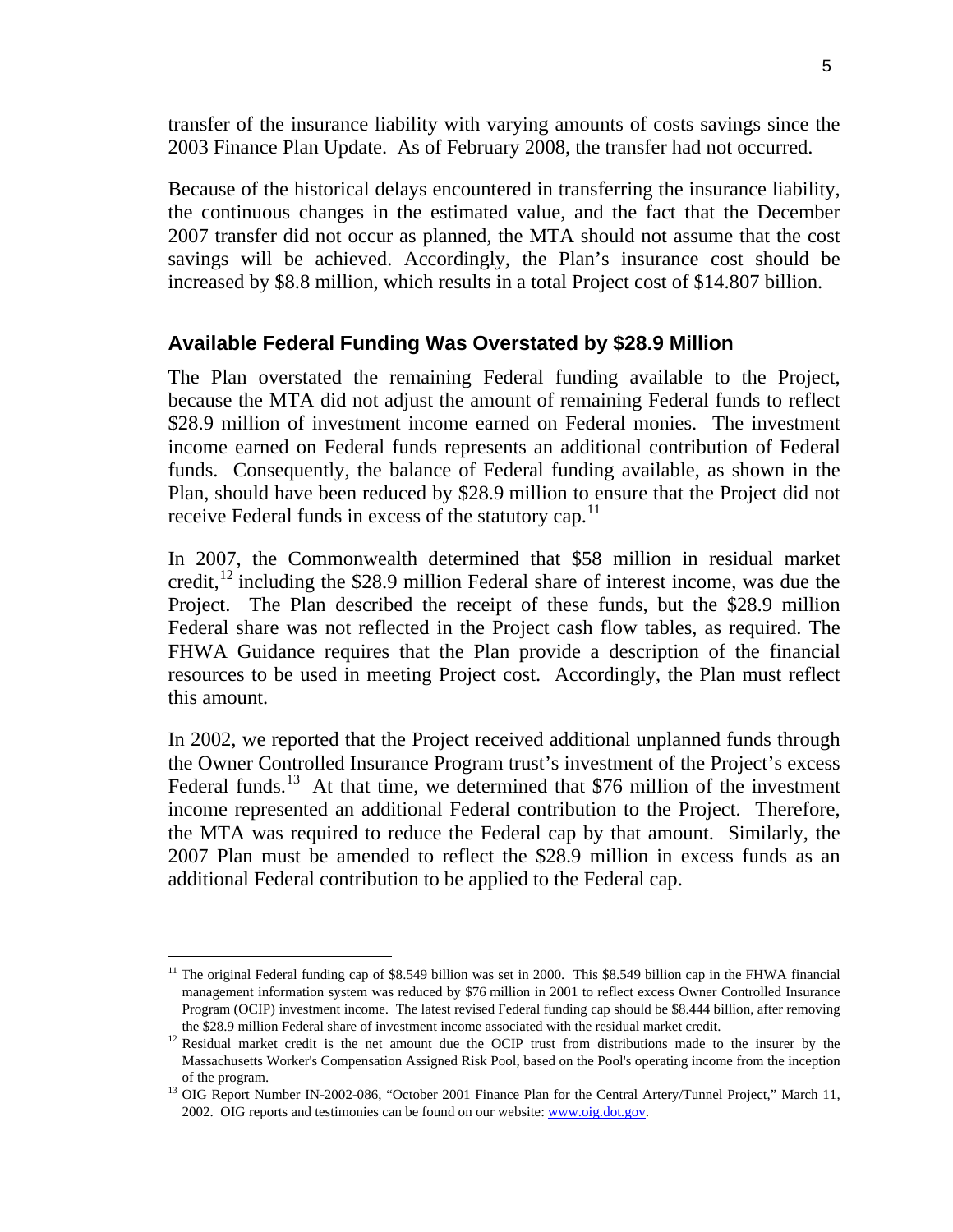#### **Costs Exceed Funding by \$37.7 Million**

The Plan must be adjusted to reflect both an \$8.8 million insurance expense understatement and the \$28.9 million overstatement of the available Federal funding, which together resulted in a \$37.7 million shortfall; that is, costs exceed available funding by \$37.7 million.

The Commonwealth refinanced some of the long-term debt associated with the Project, which resulted in an \$11 million savings. Although officials informed us of a proposal to use the \$11 million to reduce the shortfall, it is not identified in the Plan. If the Commonwealth goes forward with the use of the savings to reduce the shortfall, the MTA should clearly identify this use in the Plan. In any event, the MTA must adjust the Plan to show how it will fund the entire shortfall.

#### **Funding Source To Cover Higher-Than-Budgeted Claim Settlements Was Not Disclosed**

The Plan's estimate of funds needed to resolve outstanding contractor claims, backcharges, and liquidated damages was optimistic when compared to the Project's historical settlement rate. Specifically, the Plan funded \$95 million and disclosed that the MTA might be liable for an additional \$160 million.

The Plan identified funding for \$95 million in outstanding contractor claims, backcharges, and liquidated damages, and an additional \$160 million that was unfunded, for a total of \$255 million. According to Project officials, the \$95 million funded estimate (37 percent) will be sustained in future negotiations or legal settlements; and the remaining \$160 million (63 percent) in unfunded exposure will not require future funding. While this may be possible, we found that the Project's reported historical rate for construction claim settlements was approximately 50 percent. If the Project settles at the historical rate, claim settlements will be \$127.5 million—\$32.5 million higher than the \$95 million budgeted.

According to the FHWA Guidance on revenue shortfall mitigation, a plan is needed to identify known or potential funding shortfalls. Additionally, it requires that a plan discuss the mitigation steps that have been taken or will be taken to address such funding shortfalls, including measures that increase project funding. Finally, the FHWA Guidance states that budget forecasts should be compared with actual attained results to provide a historical measure of success.

To comply with the FHWA Guidance, the Plan must disclose the anticipated source of funds to cover additional costs should claim settlements exceed the amount budgeted. This can be achieved by disclosing the details of the non-Federal funding sources that will be made available to cover higher-than-budgeted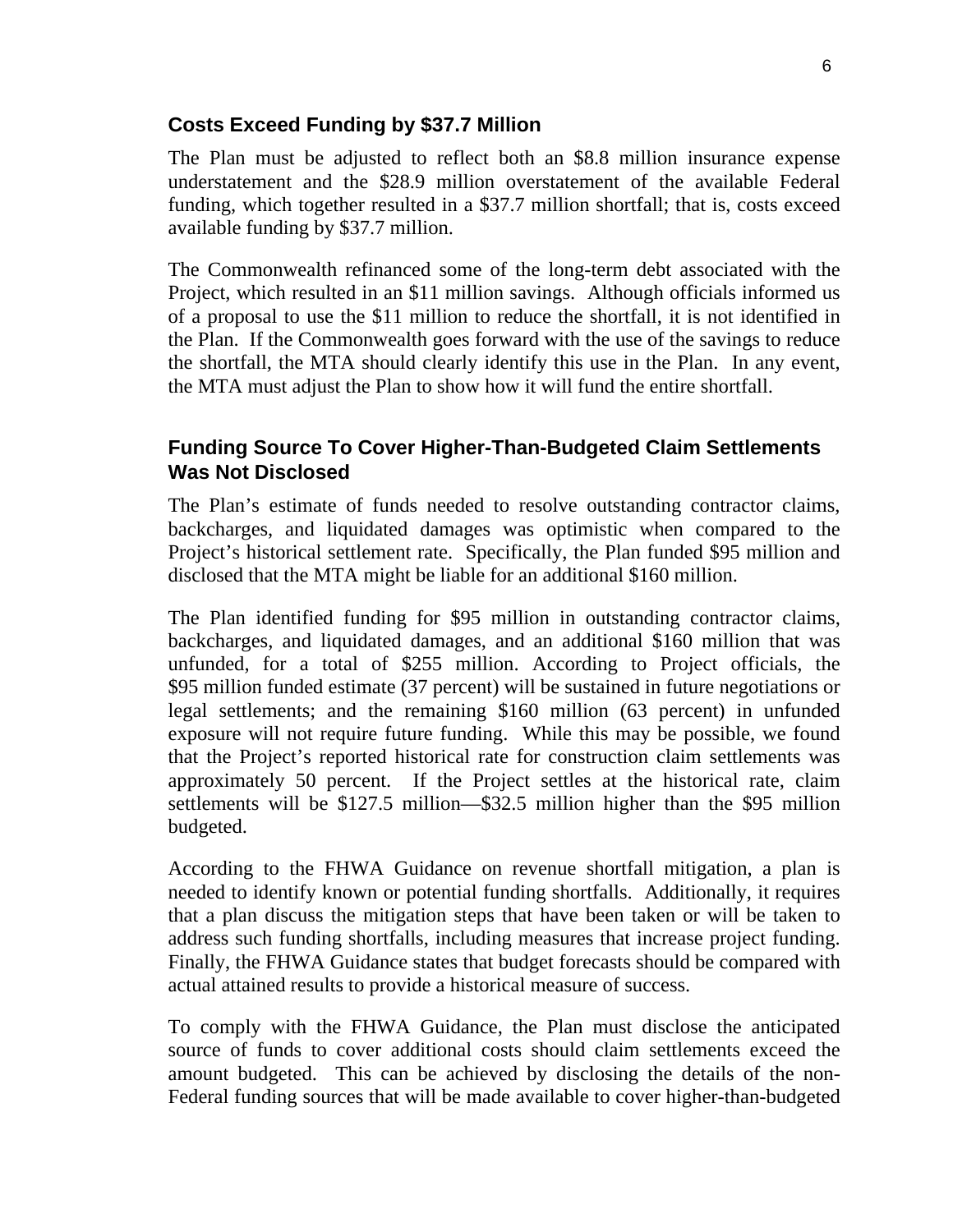settlement amounts—an additional \$32.5 million if contractor claims are settled at the historical rate.

### **Commitment to Fund Future Transportation Projects Was Not Disclosed**

Before MTA assumed management authority for the Project, the Commonwealth committed to certain environmental mitigations as a condition of Project approval. However, the Plan did not disclose the Commonwealth's commitment to fund \$750 million in future transit projects.

The FHWA Guidance states that project finance plans should include all costs and the value of all resources necessary to deliver a project, including the cost of environmental mitigation. Further, FHWA's Major Project Program Cost Estimating Guidance, published in 2004 and revised in 2007, notes that, even if the environmental enhancement work is not directly related to a project, it must be disclosed in the project's finance plan.

In March 2007, the Massachusetts Transportation Finance Commission, which was established to develop a long-range transportation finance plan for the Commonwealth, reported four remaining transit projects related to the Project's prior environmental commitments. The four transit projects were the Fairmount Commuter Rail Improvements, design work for the Red Line–Blue Line Connector, the 1,000 Parking Space Initiative, and the Green Line Extension to Medford. Although these projects will be funded from Commonwealth resources rather than from MTA resources, they should be disclosed in the Plan to comply with FHWA cost estimating guidance and to ensure that stakeholders are informed of the full value of resources necessary to deliver the Project.

## **Recent Lawsuit Settlement May Impact the Commonwealth's Funding Commitment**

The Plan includes \$210 million in funding to be provided by the Commonwealth, subject to certain conditions. In a May 2007 letter agreement, the Commonwealth and the MTA agreed that the MTA would reimburse the Commonwealth from cost recoveries and other revenue that the MTA expected to receive. However, based on a recent lawsuit settlement, the MTA may not be able to meet the condition of the letter agreement regarding the use of cost recoveries to reimburse the Commonwealth.

**Restriction on Use of Cost Recoveries.** A January 23, 2008, settlement of a lawsuit filed by the U.S. Department of Justice and the Massachusetts Attorney General's Office against Bechtel/Parsons Brinkerhoff and other firms requires that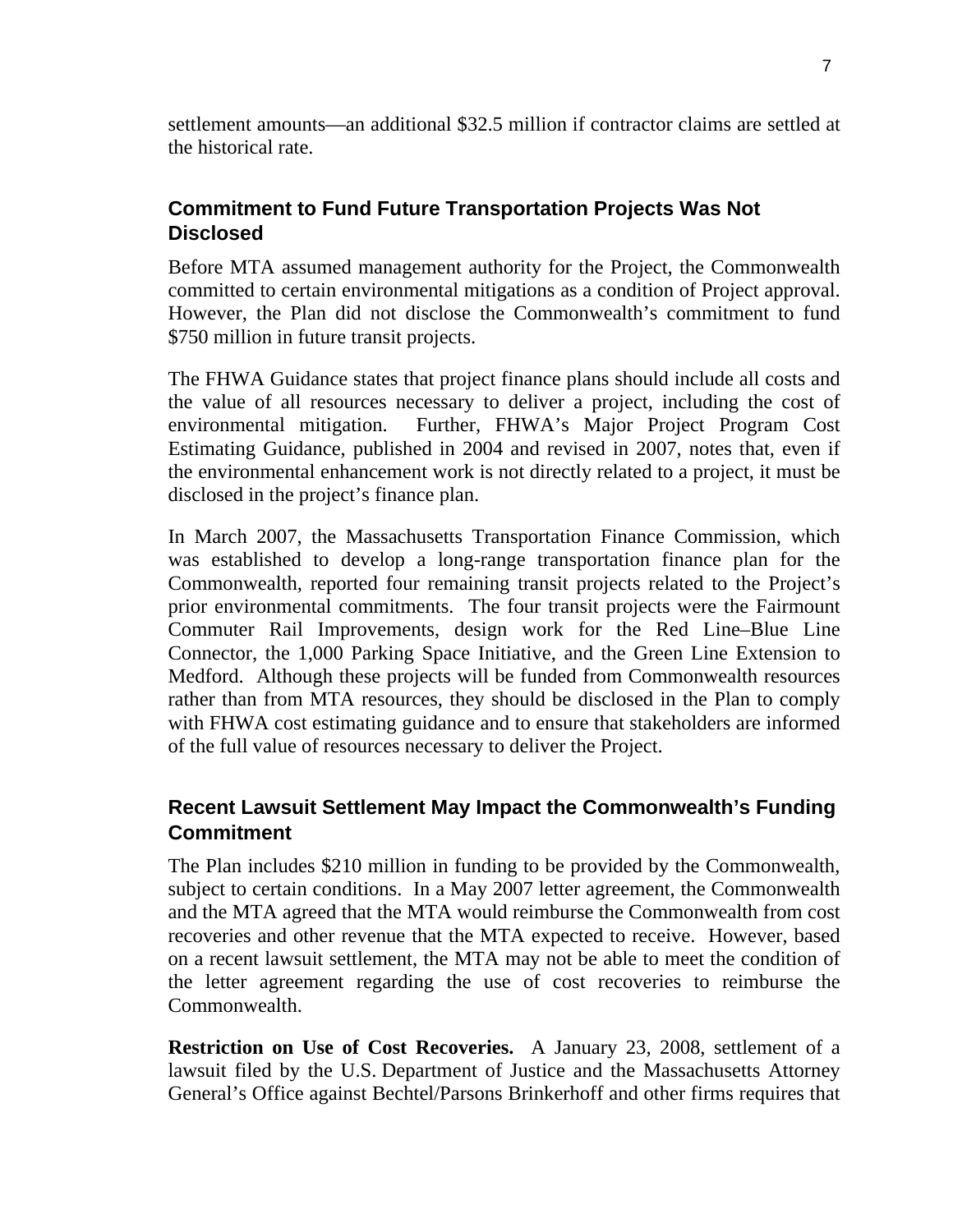most of the cost recoveries be held in a new Central Artery/Tunnel Project Repair and Maintenance Trust Fund. Additionally, the cost recoveries are to be used only for future non-routine repairs and maintenance of the Project. Thus, these recoveries may not be available to reimburse the Commonwealth in accordance with the letter agreement.

The FHWA Guidance requires that the Plan provide a description of how a project will be implemented over time by identifying project costs and the financial resources to be used in meeting those costs. The Plan should describe whether the Commonwealth will advance \$210 million in additional funding, as specified in its letter agreement, even if the MTA is unable to reimburse this amount. Conversely, the MTA will need to identify an alternative funding source in the event that the Commonwealth does not agree to advance the funds.

**Treasurer's Assessment Was Not Provided.** As noted above, the Plan includes \$210 million in funding to be provided by the Commonwealth, of which \$140 million is from the TIF. However, unlike previous updates, the May 2007 Plan did not provide the Commonwealth Treasurer's assessment of the TIF balance and funding projections. At the time the Plan was issued, the Treasurer was in the process of validating the TIF funding projections, and the assessment was not available for inclusion in the Plan. If the Commonwealth follows through with its commitment to advance funds from the TIF, a significant funding source for the Project, the MTA should include the Treasurer's assessment in the Plan.

We discussed the preliminary results of our audit and the audit recommendations with FHWA, Commonwealth, and MTA officials on October 4, October 18, and November 28, 2007. These officials expressed general agreement. Additionally, the Commonwealth and the MTA agreed to amend the Plan in accordance with our recommendations. As of the date of this report, we have not received the necessary amendments from the Commonwealth and the MTA.

#### **RECOMMENDATIONS**

The cost, funding amounts, and disclosures included in the May 2007 Plan must be adjusted, which also will require updated certifications. These certifications will confirm that the adjusted amounts and other information presented in the Plan are accurately and reasonably stated. We recommend that FHWA advise the Massachusetts Turnpike Authority to amend the Finance Plan to: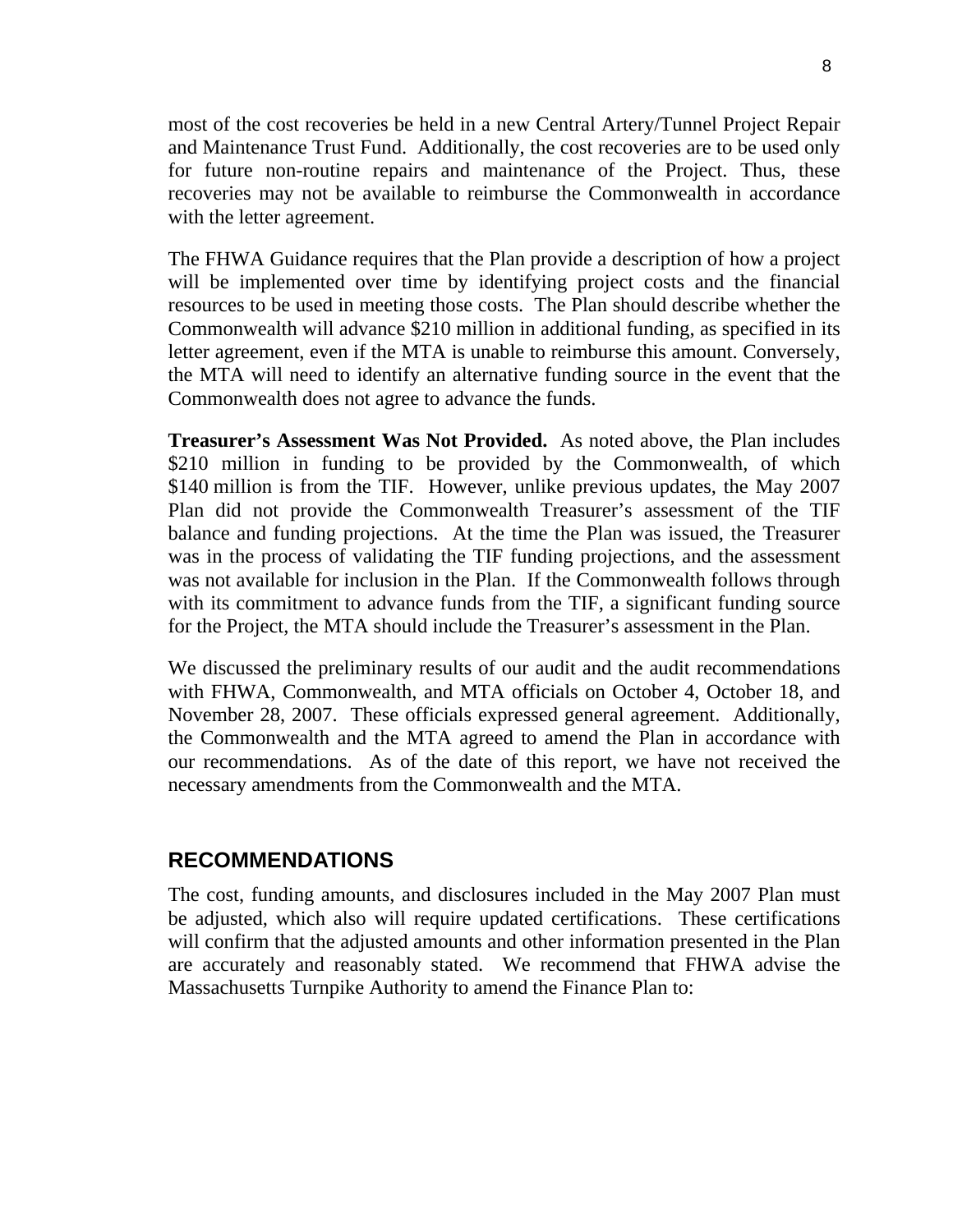- 1. Increase insurance cost by \$8.8 million for a total Project cost of \$14.807 billion.
- 2. Reduce the Federal funding cap by \$28.9 million to reflect investment income earned on Federal funds.
- 3. Identify an additional \$37.7 million in non-Federal funding to meet the shortfall resulting from increasing insurance cost and reducing the Federal cap.
- 4. Disclose the details of the non-Federal funding sources, totaling at least \$32.5 million, which will be made available to cover higher-than-budgeted settlement amounts.
- 5. Disclose the Commonwealth's prior commitment to fund \$750 million in future transit projects.
- 6. Describe the Commonwealth's commitment to advance the \$210 million in State funding, even if the funds are not reimbursed by MTA, or identify alternative funding sources.
- 7. Provide the Treasurer's assessment of the current TIF balances and future projections needed to complete the Project, if the TIF remains a significant funding source.

## **AGENCY COMMENTS AND OFFICE OF INSPECTOR GENERAL RESPONSE**

In its March 28, 2008, written comments to our draft report, FHWA concurred with our seven recommendations and provided an action plan to address each of the recommendations. FHWA's written comments to our recommendations are included as an appendix to this report.

FHWA agreed to take the following actions:

- Recommendation 1, FHWA will notify the appropriate Commonwealth of Massachusetts and MTA personnel that this item must be changed before FHWA can approve the 2007 CAT Finance Plan Update. This action will be completed by April 15, 2008.
- Recommendation 2, FHWA stated that the Federal funding cap of \$8.549 billion was set in 2000. This \$8.549 billion funding ceiling, in the FHWA fiscal management information system, has been reduced to \$8.444 billion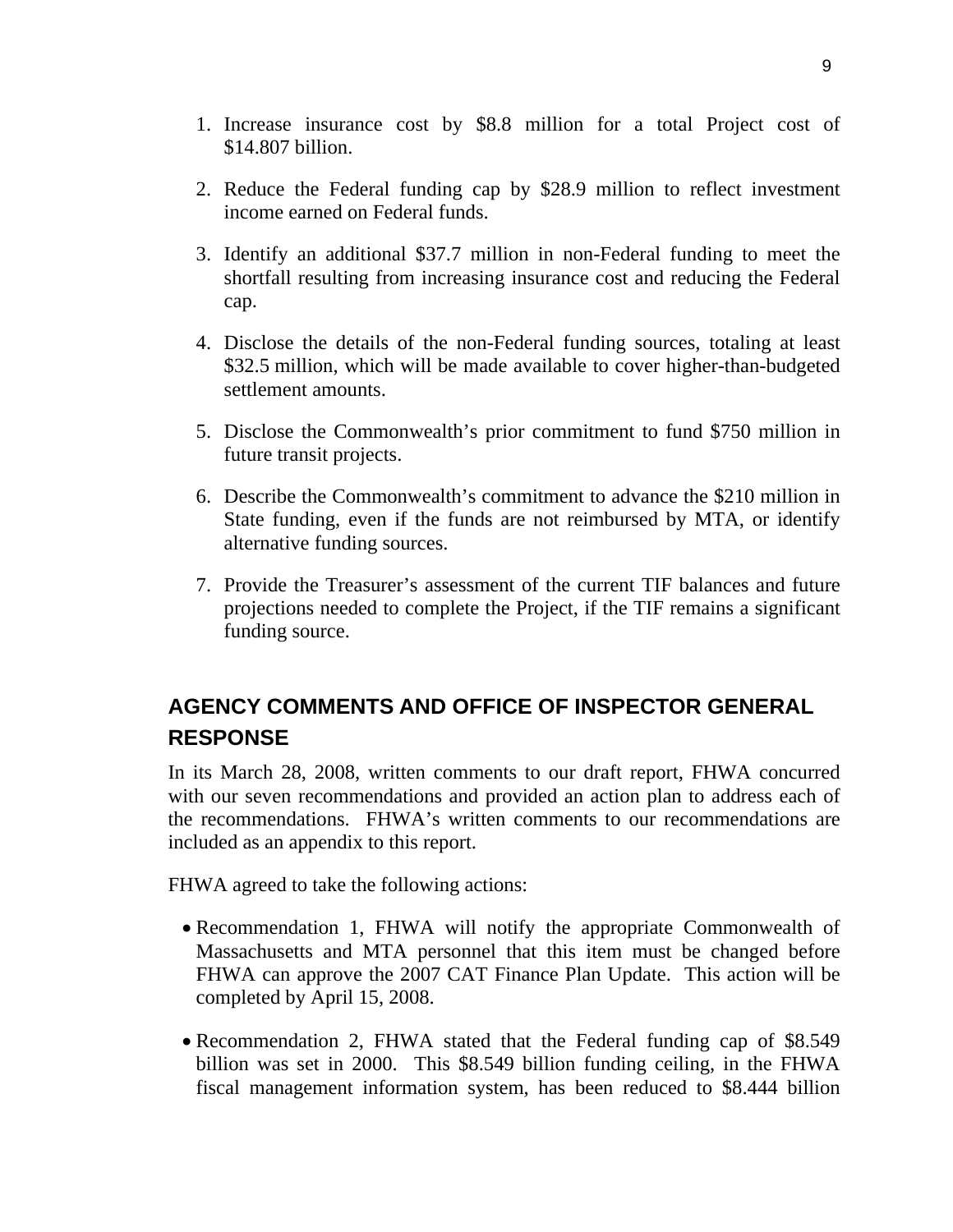based on the two adjustments of \$76 million and \$28.9 million. FHWA will again notify the appropriate Commonwealth of Massachusetts and MTA personnel that this action must be reflected in their 2007 CAT Finance Plan Update before it can be approved by FHWA. This action will be completed by April 15, 2008.

- Recommendation 3, FHWA will notify the appropriate Commonwealth of Massachusetts and MTA personnel that this item must be changed before FHWA can approve the 2007 CAT Finance Plan Update. This action will be completed by April 15, 2008.
- Recommendation 4, FHWA will notify the appropriate Commonwealth of Massachusetts and MTA personnel that this item must be changed before FHWA can approve the 2007 CAT Finance Plan Update. This action will be completed by April 15, 2008.
- Recommendation 5, FHWA will notify the appropriate Commonwealth of Massachusetts and MTA personnel that this item must be changed before FHWA can approve the 2007 CAT Finance Plan Update. This action will be completed by April 15, 2008.
- Recommendation 6, FHWA will notify the appropriate Commonwealth of Massachusetts and MTA personnel that this item must be changed before FHWA can approve the 2007 CAT Finance Plan Update. This action will be completed by April 15, 2008.
- Recommendation 7, FHWA will notify the appropriate Commonwealth of Massachusetts and MTA personnel that this item must be changed before FHWA can approve the 2007 CAT Finance Plan Update. This action will be completed by April 15, 2008.

We consider FHWA's planned actions to our seven recommendations to be responsive; and therefore, consider the recommendations to be resolved. We will, however, continue to monitor the status of FHWA's implementation of our recommendations, and the recommendations will remain open until FHWA completes its proposed actions.

We appreciate the courtesies and cooperation of the FHWA, Commonwealth, and MTA representatives during this audit. If you have any questions concerning this report, please call me at (202) 366-5630 or Joseph Marchowsky, Program Director, at (202) 366-1515.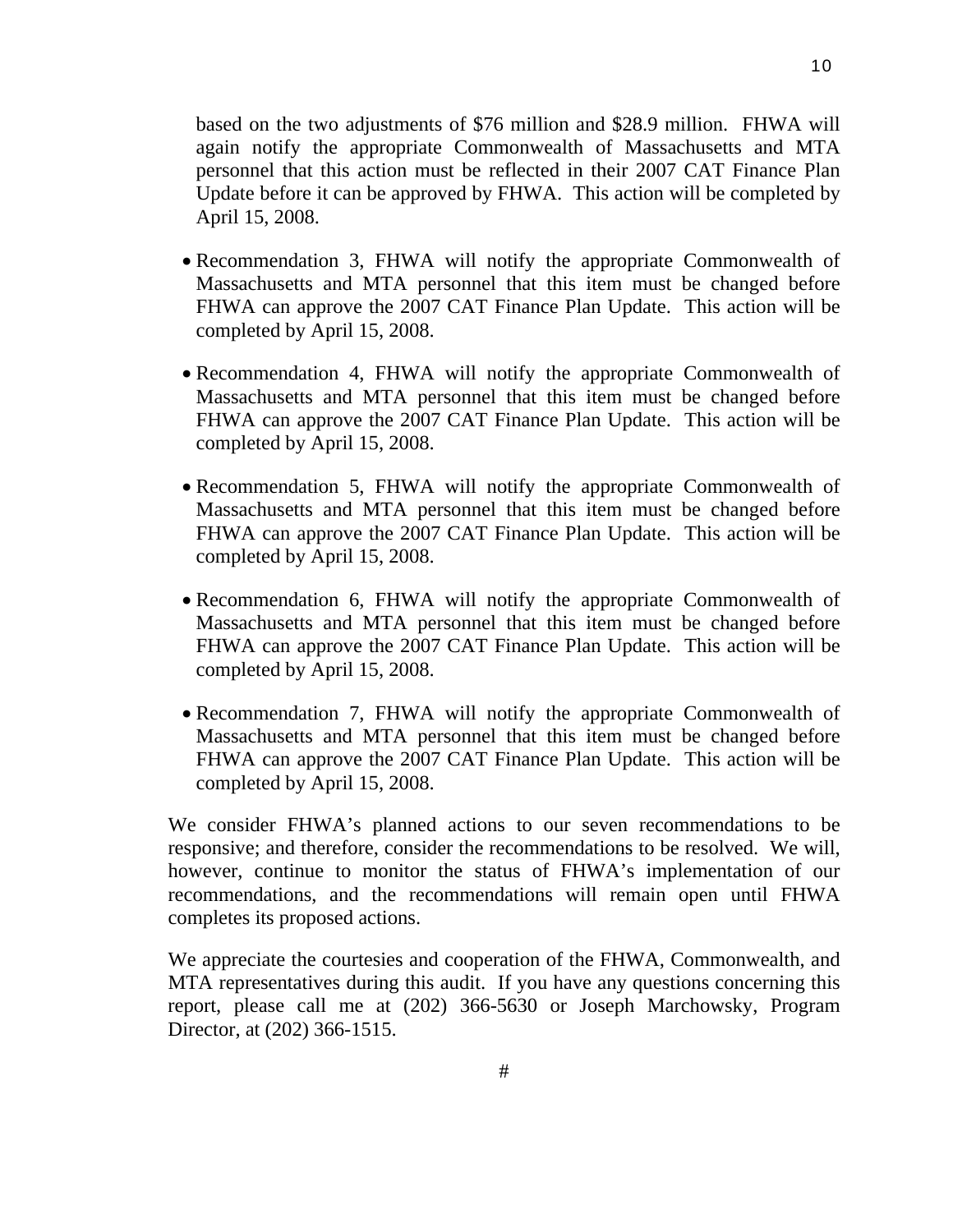## **EXHIBIT A. SCOPE AND METHODOLOGY**

To determine whether the Plan complied with the FHWA Guidance, we compared the Plan with the applicable FHWA requirements. We also reviewed the Plan's cost, funding, cash flow, and disclosure statements for Project cost risks. We relied upon OIG Finance Plan audit work conducted in prior years to identify prior issues that impacted the 2007 Plan submission.

To evaluate the Plan's cost estimate, we assessed the Commonwealth and MTA's certifications of the cost estimate, analyzed incurred costs and "to-go" cost estimates, reviewed the independent cost assessments prepared by the Executive Office of Transportation audit staff, and examined construction claim documents prepared by the Project and its consultants. We also reviewed prior cost estimating process reviews conducted by Rubino & McGeehin and Deloitte & Touche. As needed, we requested additional disclosures and obtained supplemental documents and explanations for significant Project cost differences.

To evaluate the Plan's funding projections, we reviewed the Commonwealth and MTA's certifications of Project-related cash flow projections for non-Federal funding sources, including Commonwealth bonds and other revenue sources. We also reviewed Commonwealth bonding and TIF financial documents to determine whether the Plan accurately presented the Project's cash flow. We interviewed Commonwealth and MTA officials and reviewed relevant documentation to assess the Plan's financing requirements, cash flow, and other relevant factors. We also reviewed FHWA funding records related to the Project.

Our audit was conducted from April 2007 through February 2008 at the FHWA Massachusetts Division Office in Cambridge, Massachusetts; the Massachusetts Turnpike Authority, the Central Artery/Tunnel Project Offices, the Commonwealth's Executive Office of Transportation, the Executive Office of Administration and Finance, and the Department of State Treasurer in Boston, Massachusetts; and Deloitte & Touche in Philadelphia, Pennsylvania. We conducted this performance audit in accordance with generally accepted government auditing standards. Those standards require that we plan and perform the audit to obtain sufficient, appropriate evidence to provide a reasonable basis for our findings and conclusions based on our audit objectives. We believe that the evidence obtained provides a reasonable basis for our findings and conclusions based on our audit objectives.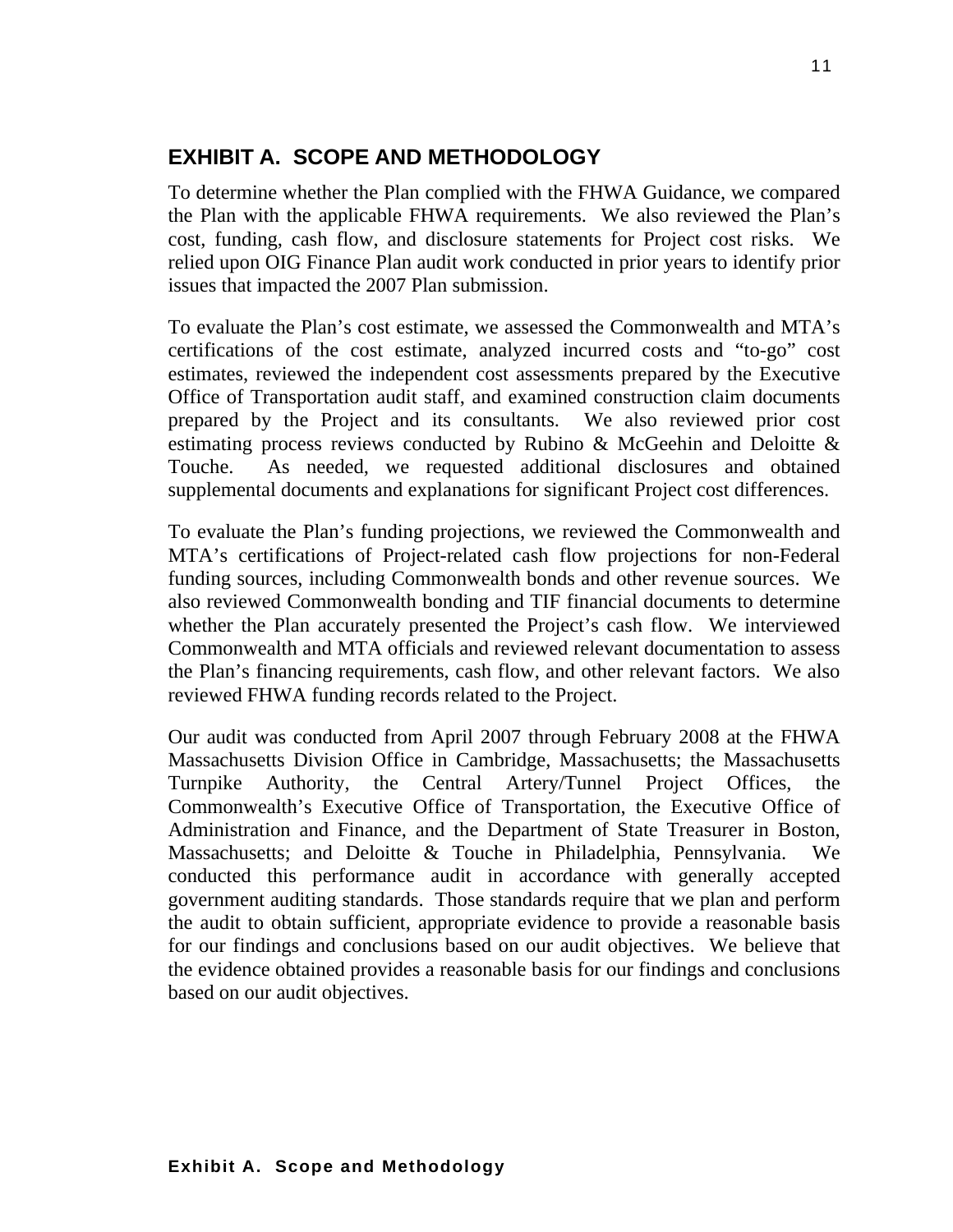## **EXHIBIT B. MAJOR CONTRIBUTORS TO THIS REPORT**

## **THE FOLLOWING INDIVIDUALS CONTRIBUTED TO THIS REPORT.**

| <b>Name</b>              | <b>Title</b>            |
|--------------------------|-------------------------|
| <b>Joseph Marchowsky</b> | <b>Program Director</b> |
| <b>Peter Babachicos</b>  | Project Manager         |
| <b>William Lovett</b>    | <b>Senior Auditor</b>   |
| Laurence Burke           | <b>Senior Analyst</b>   |
| P. David McBride         | Analyst                 |
| Harriet E. Lambert       | Writer/Editor           |
| Jean Diaz                | Writer/Editor           |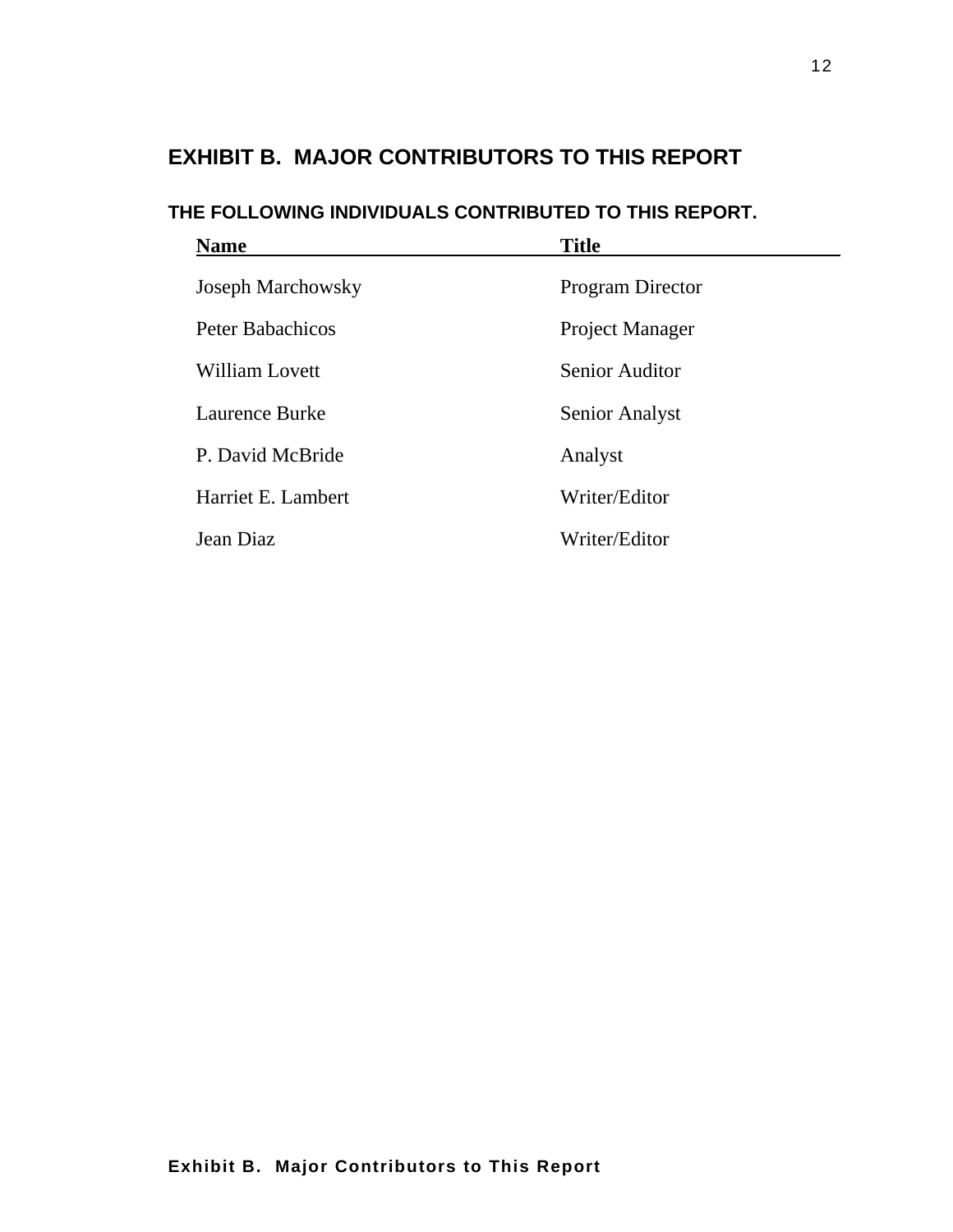## **APPENDIX. MANAGEMENT COMMENTS**



# **Memorandum**

Subject:**INFORMATION:** Federal Highway Administration Date: March 28, 2008 Response to the Office of Inspector General (OIG) Draft Report, "Audit of the Central Artery/Tunnel Project May 2007 Finance Plan-Update"

From: James D. Ray Acting Administrator

Inspector General (JA-40)

To: Calvin L. Schwel III

Reply to Attn. of: HIPA-1

Thank you for the opportunity to review and comment on the OIG Draft Report, "Audit of the Central Artery/Tunnel (CAT) Project May 2007 Finance Plan Update." FHWA has been coordinating its review of the Finance Plan Update with your office and has been working closely with the appropriate Commonwealth of Massachusetts and Massachusetts Turnpike Authority (MTA) officials to explain all of the concerns of FHWA and the DOT OIG.

We concur in the OIG's recommendation that FHWA advise the MTA to amend the 2007 CAT Finance Plan Update to account for the seven recommendations in your draft report. The following information addresses the recommendations and our planned actions for these recommendations.

**Recommendation #1:** Advise the Massachusetts Turnpike Authority (MTA) to amend the Finance Plan Update to increase insurance costs by \$8.8 million for a total Project cost of \$14.807 billion.

**Response:** Concur. FHWA will notify the appropriate Commonwealth of Massachusetts and MTA personnel that this item must be changed before FHWA can approve the 2007 CAT Finance Plan Update. This action will be completed by April 15, 2008.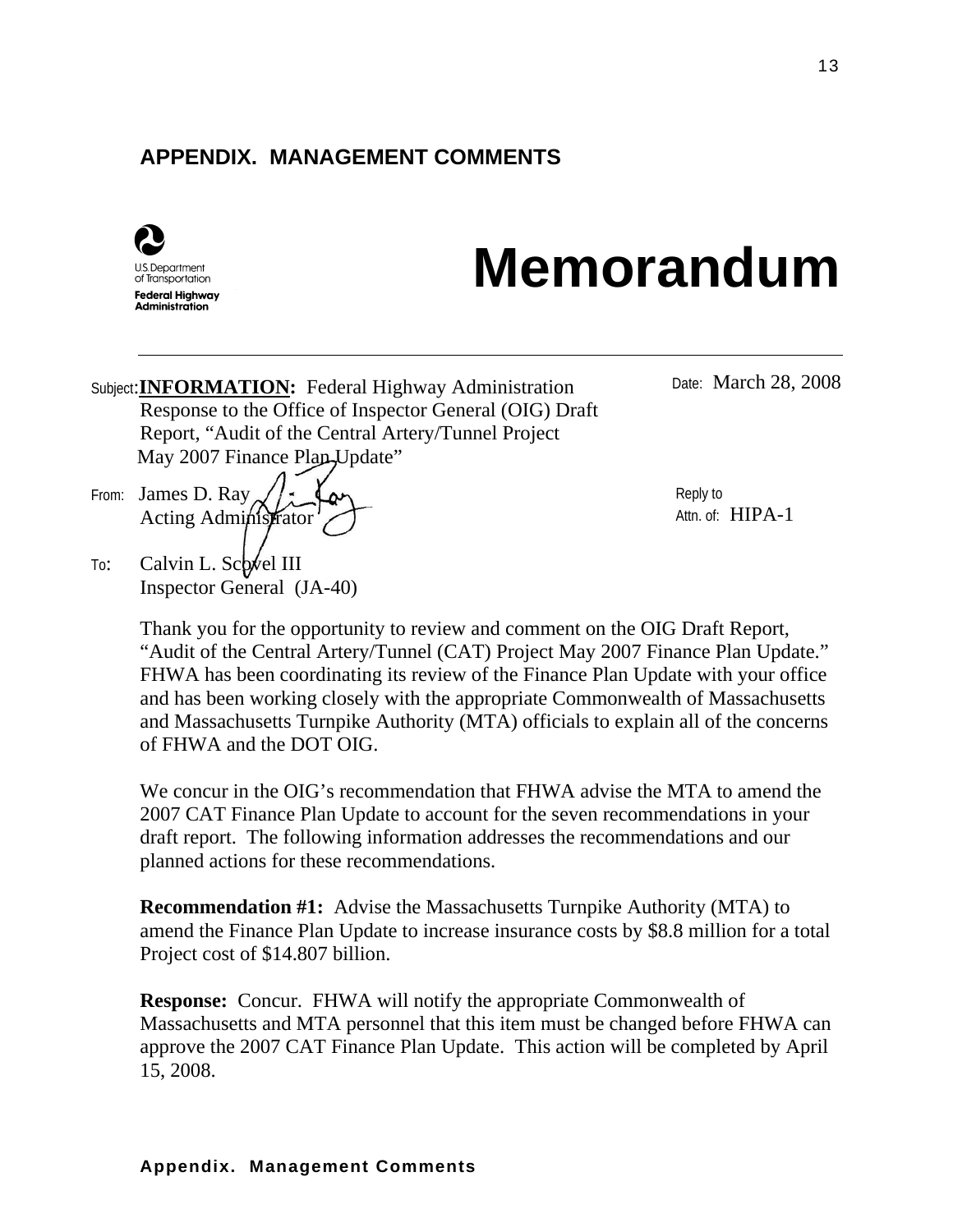**Recommendation #2:** Advise the MTA to amend the Finance Plan Update to reduce the Federal funding cap by \$28.9 million to reflect investment income earned on Federal funds.

**Response:** Concur. The Federal funding cap of \$8.549 billion was set in 2000. This \$8.549 billion funding ceiling, in the FHWA fiscal management information system, has been reduced

to \$8.444 billion based on the two adjustments of \$76 million and \$28.9 million. FHWA will

again notify the appropriate Commonwealth of Massachusetts and MTA personnel that this action must be reflected in their 2007 CAT Finance Plan Update before it can be approved by FHWA. This action will be completed by April 15, 2008.

**Recommendation #3:** Advise the MTA to amend the Finance Plan Update to identify an additional \$37.7 million in non-Federal funding to meet the shortfall resulting from increasing insurance costs and reducing the Federal cap.

**Response:** Concur. FHWA will notify the appropriate Commonwealth of Massachusetts and MTA personnel that this item must be changed before FHWA can approve the 2007 CAT Finance Plan Update. This action will be completed by April 15, 2008.

**Recommendation #4:** Advise the MTA to amend the Finance Plan Update to disclose the details of the non-Federal funding sources, totaling at least \$32.5 million, which will be made available to cover higher-than-budgeted settlement amounts.

**Response:** Concur. FHWA will notify the appropriate Commonwealth of Massachusetts and MTA personnel that this item must be changed before FHWA can approve the 2007 CAT Finance Plan Update. This action will be completed by April 15, 2008.

**Recommendation #5:** Advise the MTA to amend the Finance Plan Update to disclose the Commonwealth of Massachusetts's prior commitment to fund \$750 million in future transit projects.

**Response:** Concur. FHWA will notify the appropriate Commonwealth of Massachusetts and MTA personnel that this item must be changed before FHWA can approve the 2007 CAT Finance Plan Update. This action will be completed by April 15, 2008.

**Recommendation #6:** Advise the MTA to amend the Finance Plan Update to describe the Commonwealth's commitment to advance the \$210 million in State